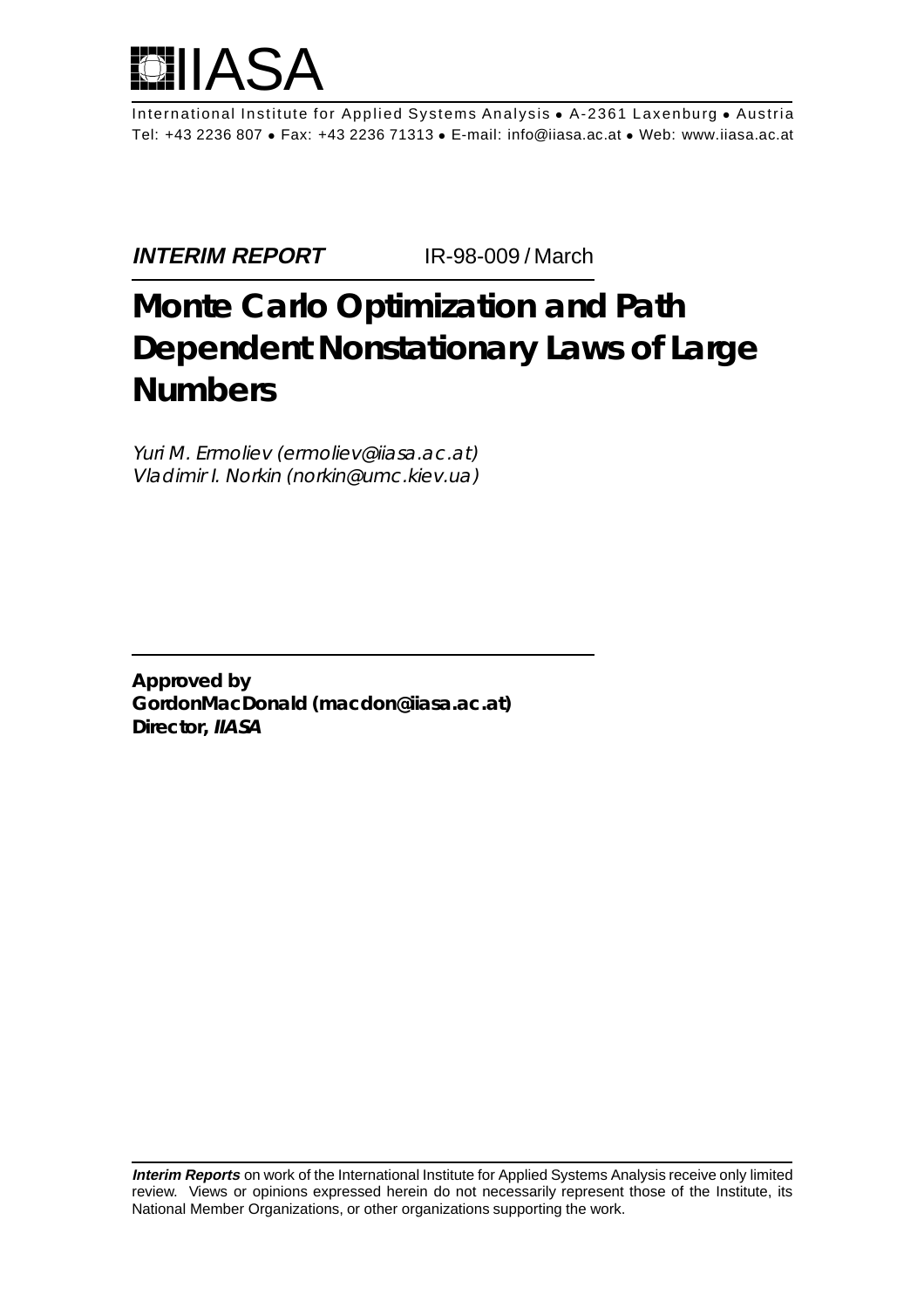### Abstract

New types of laws of large numbers are derived by using connections between estimation and stochastic optimization problems. They enable one to "track" time-and-path dependent functionals by using, in general, nonlinear estimators. Proofs are based on the new stochastic version of the second Lyapunov's method. Applications to adaptive Monte-Carlo optimization, stochastic branch and bounds method and minimization of risk functions are discussed.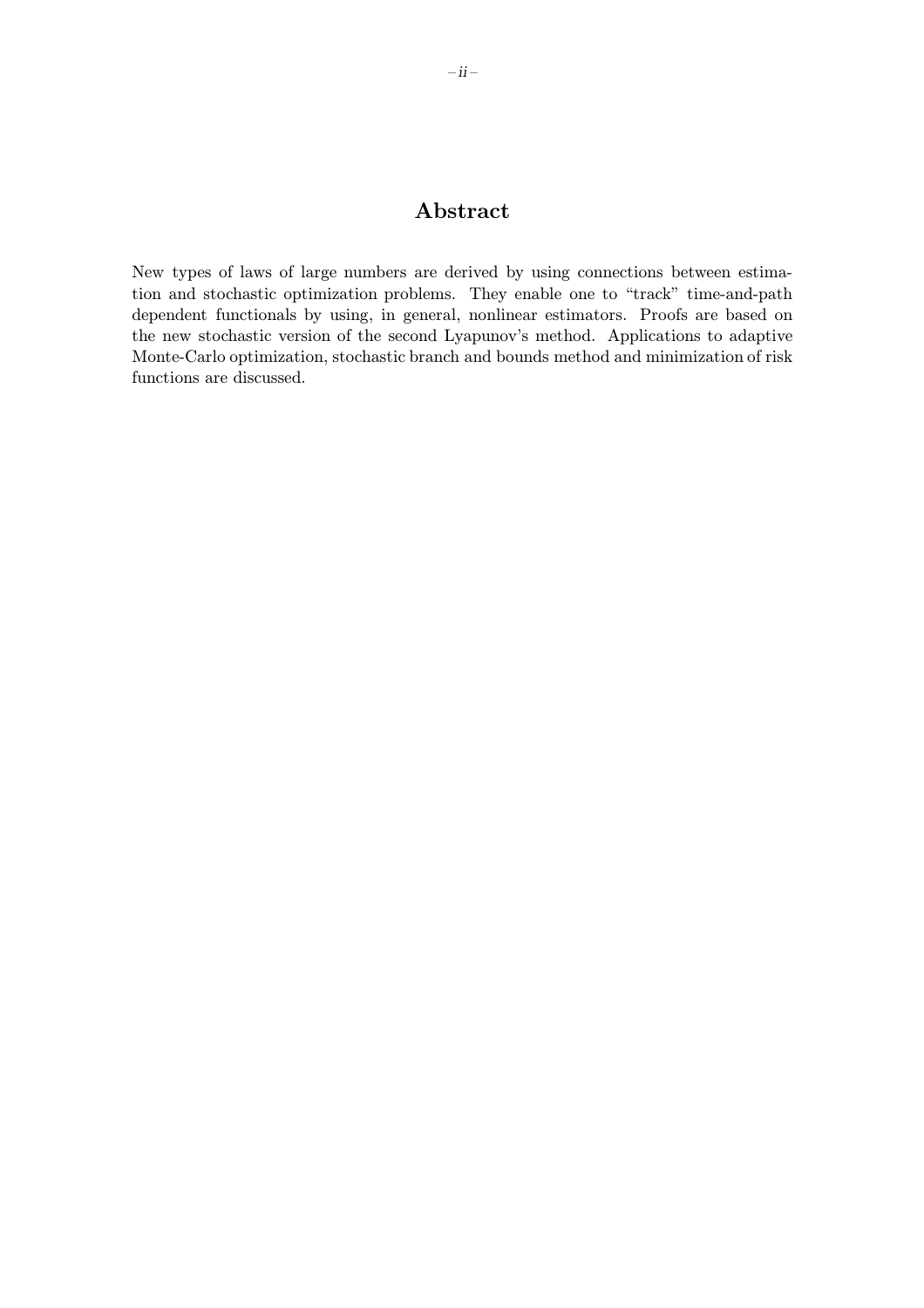## Contents

|   | 1 Introduction                        |     |
|---|---------------------------------------|-----|
|   | 2 Nonstationary Laws of Large Numbers | 3   |
| 3 | Applications                          | 6   |
|   |                                       | - 6 |
|   |                                       |     |
|   |                                       |     |
|   |                                       |     |
|   |                                       |     |
|   | 4 Proofs                              | 8   |
|   | References                            |     |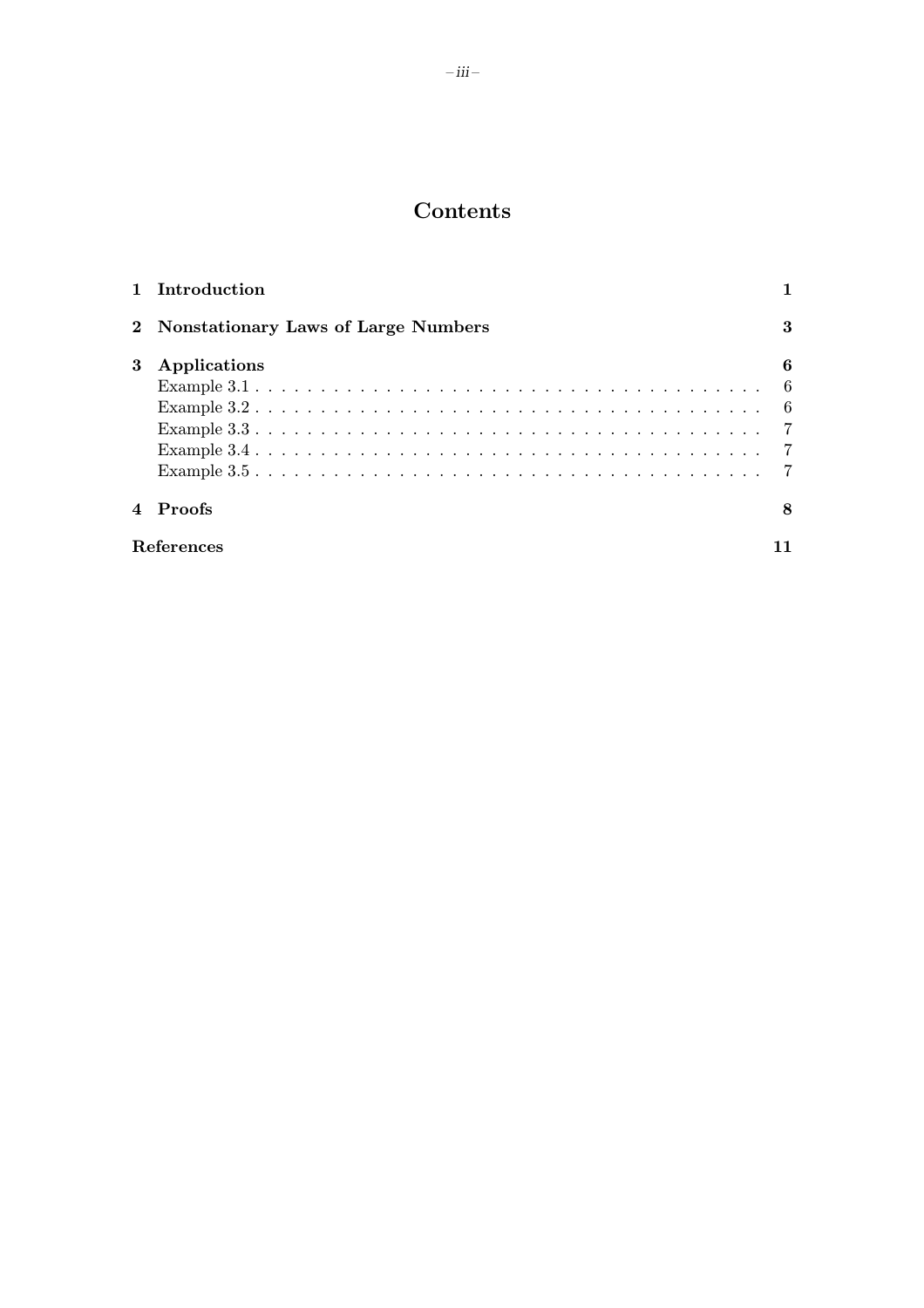# Monte Carlo Optimization and Path Dependent Nonstationary Laws of Large Numbers

Yuri M. Ermoliev (ermoliev@iiasa.ac.at) Vladimir I. Norkin (norkin@umc.kiev.ua)

#### 1 Introduction

A rather general stochastic optimization (STO) problem may be regarded as estimating the minimal value  $F^*$  of the integral

$$
F(x) = \int f(x, \theta) \mathbf{P}(x, d\theta)
$$
 (1)

and a corresponding optimal parameters (solution)  $x^*$  from a subset X of Euclidean space  $R<sup>n</sup>$ . The Monte Carlo optimization (MCO) problem arises when the probability measure **P** and(or) the sample function  $f$  are not known explicitly but only in terms of other explicitly known measures and functions. The estimation of  $F^*$ ,  $x^*$  can be viewed then as a Monte Carlo simulation procedure with adaptive adjustments of parameters  $x \in X$ . A typical example of MCO problem arises in catastrophic risk management [4, 5], where the sample performance function  $f(x, \theta)$  and the probability distribution of  $\theta$  are defined implicitly through complex dynamic interactions between spatial patterns of catastrophes, decisions and damages. The estimation of  $F^*$ ,  $x^*$  is a significant generalization of the standard Monte Carlo estimation problem which corresponds to the case when  $x^*$  is known. A stochastic optimization procedure produces estimates  $x^k$ ,  $k = 1, 2, \ldots$ , of optimal solution  $x^*$  by using samples  $\theta^k$  from distribution  $\mathbf{P}(x^k, \cdot)$ . An important question is whether

$$
F^{k} = k^{-1} \sum_{s=1}^{k} f(x^{s}, \theta^{s}) \longrightarrow F^{*}, \quad k \longrightarrow \infty,
$$
 (2)

with probability 1, i.e. whether  $F^*$  can be estimated from available path dependent observations  $\zeta^s = f(x^s, \theta^s)$ ,  $s = 1, 2, \ldots$  Another important question is whether values  $F^k$  and  $F_x^k = k^{-1} \sum_{s=1}^k f_x(x^s, \theta^s)$  can be used as estimates of the current value  $F(x^k)$ and its gradient  $F_x(x^k)$  (or a subgradient in the case of nonsmooth function F), i.e. with probability 1

$$
\lim_{k \to \infty} (F^k - F(x^k)) = 0, \quad \lim_{k \to \infty} (F_x^k - F_x(x^k)) = 0,
$$
\n(3)

assuming that values  $f_x(x^s, \theta^s)$  are known. The convergence in (2), (3) can be derived easily (see Theorem 1.2 and Example 3.1) if one knows that  $x^k$  converges with probability 1 to the set of optimal solutions  $X^*$ .

Unfortunately, the convergence  $x^k \longrightarrow X^*$  itself is often derived only from convergence (3), i.e. when estimates  $F^k$ ,  $F_x^k$  track path dependent values  $F(x^k)$ ,  $F_x(x^k)$ ,  $k \longrightarrow \infty$  without assumption on the convergence of  $\{x^k\}$ . An important example of such a situation occurs in so-called adaptive Monte Carlo optimization (AMCO) as it was discussed in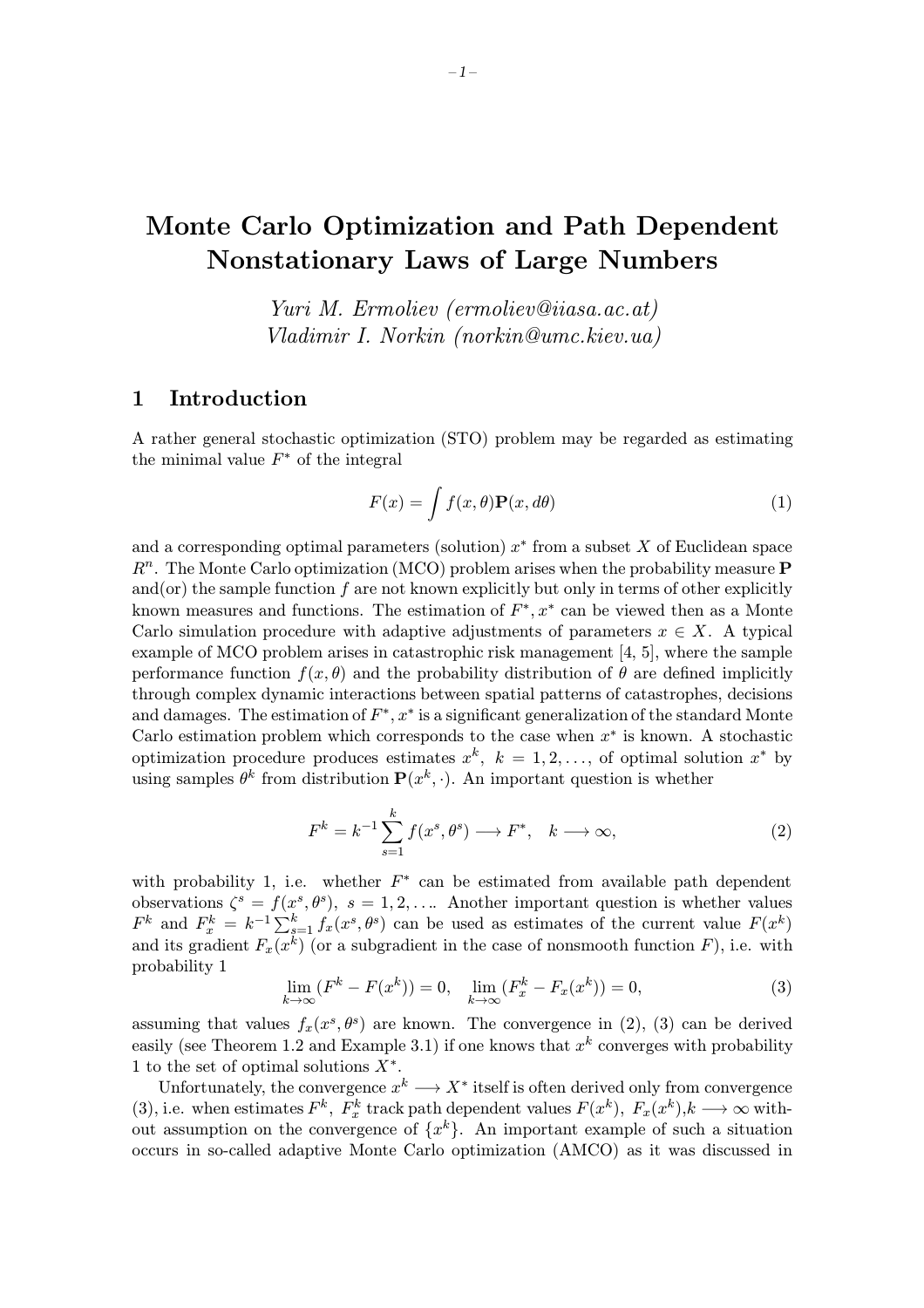[4] for catastrophic risk management problems. In this case the direct sampling of "low probability – high consequences" events  $\theta^k$  from distributions  $\mathbf{P}(x^k, \cdot)$  may be time consuming and the prposed AMCO procedure makes use of the information in the sample as it is collected to sequentially improve the efficiency of the sampling procedure itself jointly with the adjustment of  $x^k$ . For this purpose the probability measure **P** at each step k is modified by chosing it from a family of distributions  $P(x^k, y, \cdot)$  indexed by a vector y. A value  $y = y^k$  specifies the distribution  $P(x^k, y^k, \cdot)$  from which  $\theta^k$  is drown at step k. At each step k y<sup>k</sup> is adjusted towards increasing of an efficiency criteria  $\psi(x^k, y^k)$  of the estimate  $x^k$ . The feasibility of such approach essentially depends on the ability to estimate the value  $\psi(x^k, y^k)$  and the gradient  $\psi_y(x^k, y^k)$  as in (3) despite changes  $x^k$ ,  $k = 0, 1, ...$  in parameter x.

The assertion (2) sometimes can be derived from the following known results.

**Theorem 1.1** (see, for instance, [7]). Let  $\{\zeta^k, k = 1, 2, ...\}$  be a sequence of random variables (possibly vector valued) with finite first moments  $z^k = \mathbf{E} \zeta^k$  and

$$
\sum_{k=1}^{\infty} \frac{1}{k} \mathbf{E} \| \zeta^k - z^k \| < +\infty. \tag{4}
$$

Then with probability one

$$
\lim_{k \to \infty} \frac{1}{k} \sum_{s=1}^{k} (\zeta^s - z^s) = 0.
$$

Let us notice that (4) implies  $\liminf_k \mathbf{E} \|\zeta^k - z^k\| = 0$ , i.e. the accuracy of observations  $\zeta^k$  must increase with increase of k.

**Theorem 1.2** (see Neveu [13] and [9], [18]). Let  $\mathcal{F}_k$  be a flow of nondecreasing  $\sigma$ algebras, random variables  $\zeta^k$  are  $\mathcal{F}_k$ -measurable, nonnegative numbers  $n_k \uparrow \infty$ ,  $k =$ 1, 2,.... Denote  $z^k = \mathbf{E}\{\zeta^k|\mathcal{F}_{k-1}\}\$  conditional mean value of  $\zeta^k$  with respect to  $\mathcal{F}_{k-1}$ . Suppose that  $\mathbf{E} \Vert \zeta^k - z^k \Vert < \infty$  and

$$
\sum_{k=1}^{\infty} \frac{1}{n_k^2} \mathbf{E}\{ (\zeta^k - z^k)^2 | \mathcal{F}_{k-1} \} < \infty \quad a.s.
$$

Then with probability 1

$$
\lim_{k} \frac{1}{n_k} \sum_{s=1}^{k} (\zeta^s - z^s) = 0.
$$

Theorems 1.1 and 1.2 (with  $n_k = k$ ), in particular, state that if  $z^k$  a.s. converge to a random limit  $z^*$ , then with probability 1

$$
\lim_{k} \frac{1}{k} \sum_{s=1}^{k} \zeta^s = z^*.
$$

The aim of this paper is to develop a framework enabling one to derive assertions of type (3) and (2) for more general estimators than arithmetic mean, what is critically important for the design of Monte Carlo optimization procedures (see Examples 3.3-3.5). These results have their origin in the theory of stochastic optimization [3], [6] (see p.177). We use the fact that the estimation of expectation  $z^* = \mathbf{E}\zeta$  can be viewed as a Monte Carlo optimization of the integral  $H(z) = \int ||z - \zeta||^2 \mathbf{P}(d\zeta)$  with unknown probability measure **P** and easily calculated stochastic estimate  $2(z - \zeta)$  of the gradient  $H_z$ . The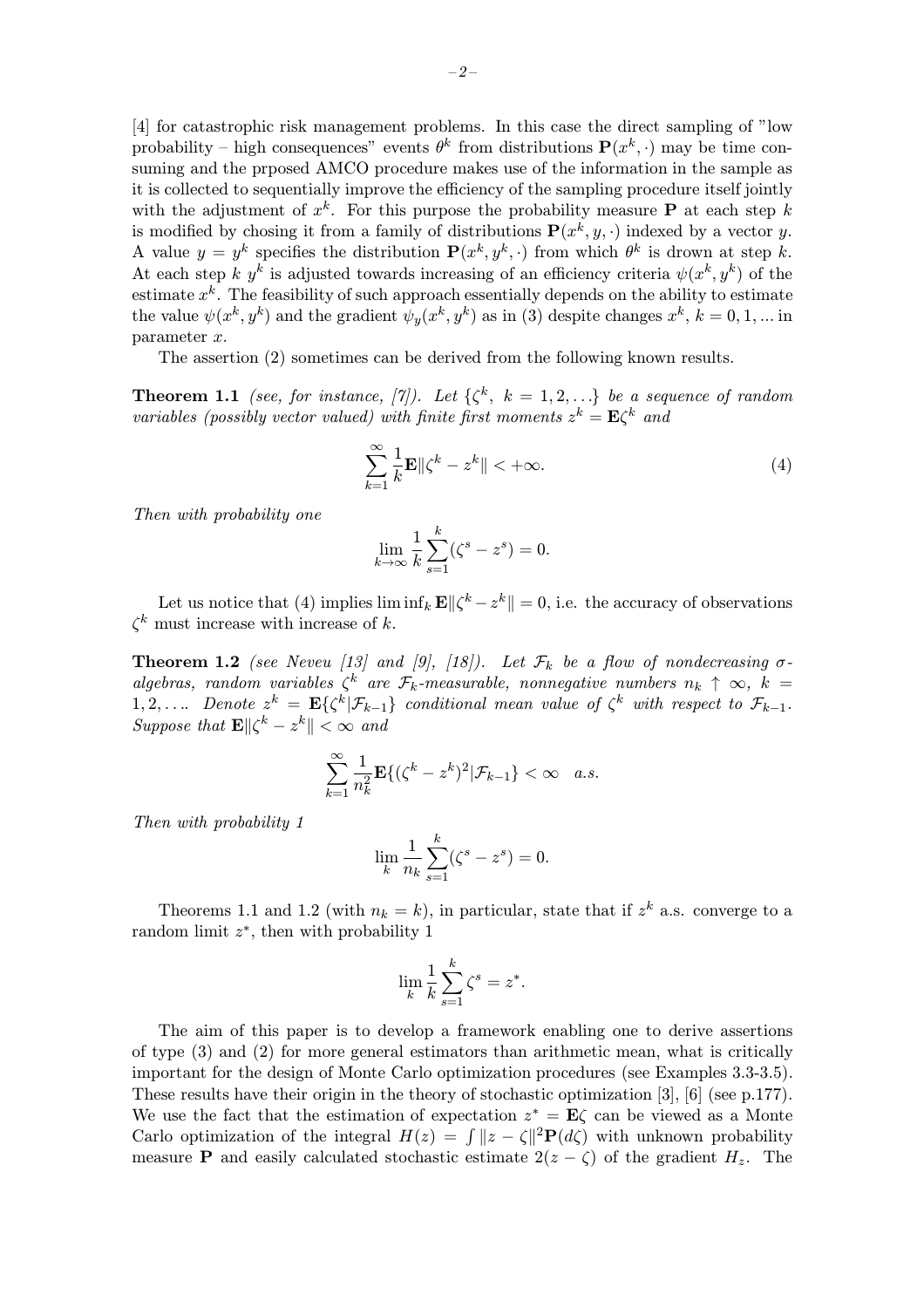estimation of a nonstationary expectation  $z^k = \mathbf{E}\zeta^k$ ,  $k = 1, 2, \ldots$ , can similarly be viewed as the minimization of the nonstationary function  $H_k(z) = \int ||z - \zeta^k||^2 \mathbf{P}(d\zeta^k)$ . If  $\{\zeta^k\}$ are uniformly bounded then convergence properties (2), (3) can be derived from general results on nonstationary optimization (see references in [6], p.152). The main idea of this article resembles this approach, but we derive assertions (2), (3) and more general ones from a special (nonstationary) form of the law of large number (LLN). To prove this form of LLN we use a new rather general stochastic version of the second Lyapunov's method (Theorem 2.3). Theorem 2.3 is important itself for the convergence analysis of various adaptive Monte Carlo procedures. In the paper we assume that involved random variables are integrable in power  $(1 + \epsilon)$   $(0 < \epsilon < 1)$ .

We give two versions (Theorems 2.1, 2.2) of a nonstationary law of large numbers for dependent random variables, in particular, analogs of Theorems 1.1, 1.2, and with more general (in contrast to arithmetic mean) rules for averaging of random variables. Theorems 2.1, 2.2 also utilize additional information on  $z^k$  that  $z^k$  belongs to a convex set  $Z \subset R^n$ . Theorem 2.2 shows how to track moving means  $z^k = \mathbf{E}\{\zeta^k | \mathcal{F}_{k-1}\}\$  by using only observations  $\zeta^k$  in the case when  $z^k$  does not converge to any limit.

It opens up a way to use different estimates of  $F^*$ ,  $F(x^N)$ ,  $F_x(x^N)$ , not only arithmetic means as in (2), (3). In Section 3 we discuss various applications of Theorems 2.1, 2.2 to Monte Carlo optimization problems, estimation problems, adaptive Monte Carlo method, stochastic branch and bound procedures, minimization of risk functions. The proofs of all results are given in the last Section 4.

#### 2 Nonstationary Laws of Large Numbers

Let  $(\Omega, \Sigma, \mathbf{P})$  be a probability space with a flow of nondecreasing  $\sigma$ -algebras  $\mathcal{F}_k \subseteq \mathcal{F}_{k+1} \subseteq$  $\Sigma, k = 1, 2, \ldots$  Let random variables  $\zeta^k(\omega): \Omega \longrightarrow \mathbb{R}^n$  are measurable with respect to  $\mathcal{F}_k, k = 1, 2, \ldots$  Denote (changing with k, i.e. nonstationary) conditional mathematical expectations

$$
z^{k}(\omega) = \mathbf{E}\{\zeta^{k}(\omega) | \mathcal{F}_{k-1}\}.
$$
\n(5)

In particular, one can take  $\mathcal{F}_0 = \{\emptyset, \Omega\}, \mathcal{F}_k = \sigma\{\zeta^1, \ldots, \zeta^k\}$  and  $z^k(\omega) = \mathbf{E}\{\zeta^k(\omega)|\ \zeta^1,\ldots,\zeta^{k-1}\},\ k>1.$  Consider the following estimators  $(\overline{\zeta}^1=0)$ :

$$
\overline{\zeta}^{k+1}(\omega) = \Pi_Z \left( \overline{\zeta}^k(\omega) - \sigma_k(\overline{\zeta}^k(\omega) - \zeta^k(\omega)), \quad k = 1, 2, \dots, \tag{6}
$$

and an auxiliary sequence  $(\overline{z}^1 = 0)$ :

$$
\overline{z}^{k+1}(\omega) = \Pi_Z \left( \overline{z}^k(\omega) - \sigma_k(\overline{z}^k(\omega) - z^k(\omega) \right), \quad k = 1, 2, \dots,
$$
\n(7)

where Z is a convex set from  $R^n$ ,  $\Pi_Z$  is the (orthogonal) projection operator on the set Z, random variables  $\sigma_k$  are  $\mathcal{F}_{k-1}$ -measurable and satisfy conditions:

$$
0 \le \sigma_k \le 1, \quad \lim_k \sigma_k = 0, \quad \sum_{k=1}^{+\infty} \sigma_k = +\infty \quad \text{a.s.}; \tag{8}
$$

$$
\sum_{k=1}^{\infty} \mathbf{E} \{ \sigma_k^{1+\epsilon} || \zeta^k(\omega) - z^k(\omega) ||^{1+\epsilon} \} \le C < +\infty
$$
 (9)

for some  $\epsilon$ ,  $0 < \epsilon < 1$ .

Next theorem presents a strong law of large number for dependent random variables, centered by conditional means. It is used further in the proof of Theorem 2.2.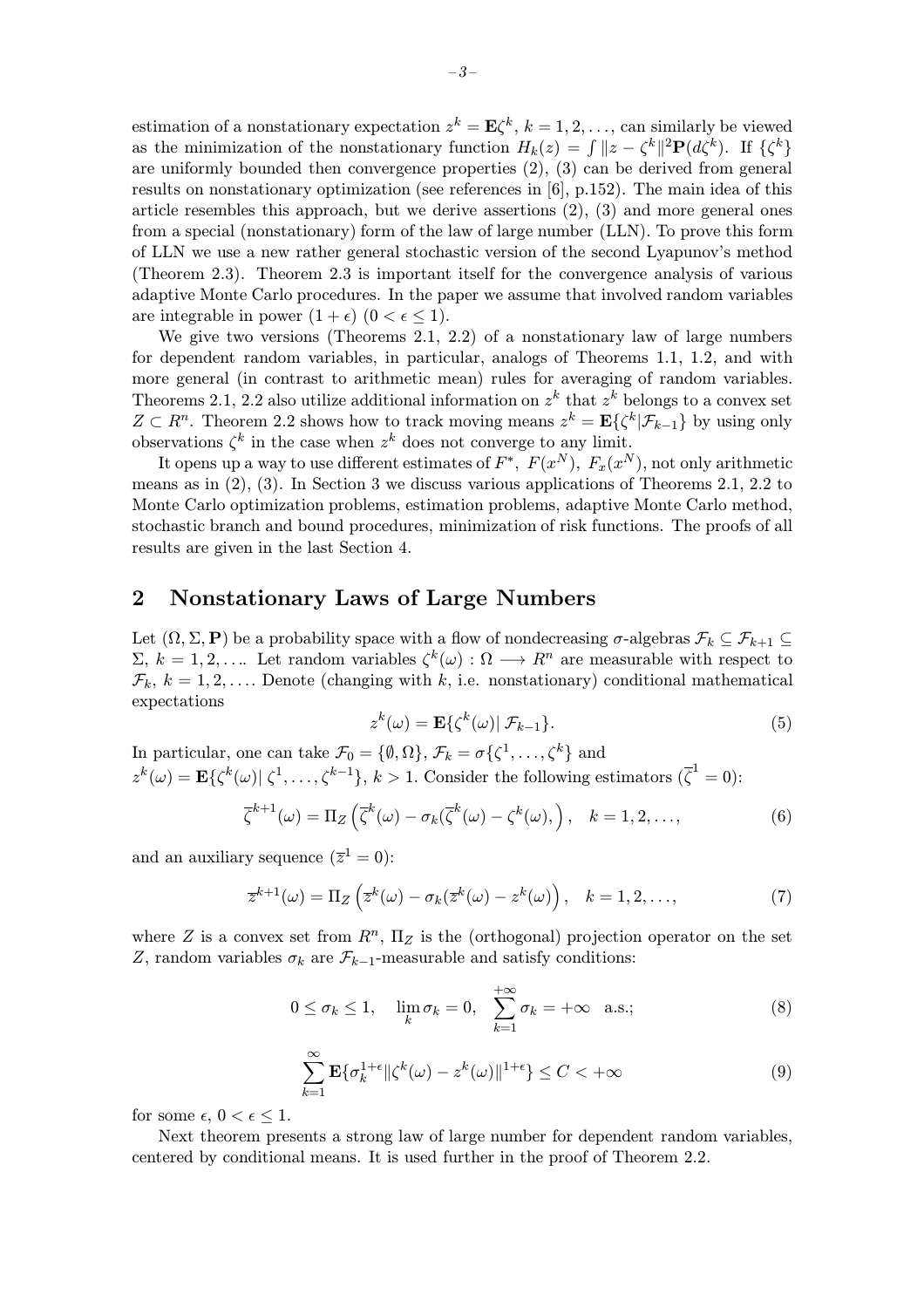**Theorem 2.1** Assume (5)-(9). Then  $\lim_{k}(\overline{\zeta}^{k}(\omega) - \overline{z}^{k}(\omega)) = 0$  a.s. In particular, if  $\zeta^k : \Omega \longrightarrow Z$  and  $\sigma_k = 1/k$  then

$$
\lim_{k} \frac{1}{k} \sum_{s=1}^{k} (\zeta^{s}(\omega) - z^{s}(\omega)) = 0 \quad a.s.
$$
\n(10)

**Corollary 2.1** Suppose additionally that sequence of conditional means  $\{z^k(\omega)\}\$ converges to a convex deterministic set  $Z^* \subseteq Z$ :

$$
\lim_{k} dist(z^{k}(\omega), Z^{*}) = 0 \quad a.s.
$$

Then estimators  $\{\overline{\zeta}^k(\omega)\}$  converge to the same set:

$$
\lim_{k} dist(\overline{\zeta}^{k}(\omega), Z^{*}) = 0 \quad a.s.,
$$

where  $dist(z, Z^*) = \inf_{x \in Z^*} ||z - x||$ .

**Corollary 2.2** Suppose that sequence  $\{z^k(\omega)\}\$ a.s. converges to some random limit:

$$
\lim_{k} z^{k}(\omega) = z^{*}(\omega) \in Z \quad a.s.
$$

Then sequence  $\{\overline{\zeta}^k(\omega)\}\$ is a consistent estimate of this limit:

$$
\lim_{k} \overline{\zeta}^{k}(\omega) = z^{*}(\omega) \quad a.s..
$$

In particular, if  $\zeta^k(\omega): \Omega \longrightarrow Z$  and  $\sigma_k = 1/k$ , then

$$
\lim_{k} \frac{1}{k} \sum_{s=1}^{k} \zeta^{s}(\omega) = z^{*}(\omega) \quad a.s.
$$

**Corollary 2.3** Assume additionally to (5)-(8), that random variables  $\zeta^k(\omega): \Omega \longrightarrow Z$  are independent,  $\sigma_k = 1/k$ ,  $\mathcal{F}_0 = \{\emptyset, \Omega\}$ ,  $\mathcal{F}_k = \sigma\{\zeta^1, \ldots, \zeta^k\}$ . Then  $z^k = \mathbf{E}\{\zeta^k(\omega)|\mathcal{F}_{k-1}\}$  $\mathbf{E}\zeta^{k}(\omega)$ , and (10) takes on a standard form

$$
\lim_{k} \frac{1}{k} \sum_{s=1}^{k} (\zeta^s(\omega) - z^s) = 0 \quad a.s.
$$
 (11)

Remark 2.1 Denote

$$
\lambda_{kn} = \sigma_k \prod_{i=k+1}^n (1 - \sigma_i), \quad 1 \ge k < n, \quad \lambda_{nn} = \sigma_n. \tag{12}
$$

Obviously,

$$
y^{n+1} = \sum_{k=1}^{n} \lambda_{kn} (\zeta^k - z^k),
$$
\n(13)

where  $\{\lambda_{kn}\}\$  satisfy conditions

$$
\max_{1 \le k \le n} \lambda_{kn} \longrightarrow 0, \quad \sum_{k=1}^n \lambda_{kn} \longrightarrow 1, \quad \text{as} \quad n \longrightarrow \infty. \tag{14}
$$

For a general averaging procedure (13), (14) a weak law of large numbers  $y^n \stackrel{P}{\longrightarrow} 0$  (in probability) is known (see, for example,  $(1)$ ). Theorem 2.1 presents a strong law of large numbers for dependent random variables with specific averaging coefficients (12) such that averaging (13) can be made iteratively.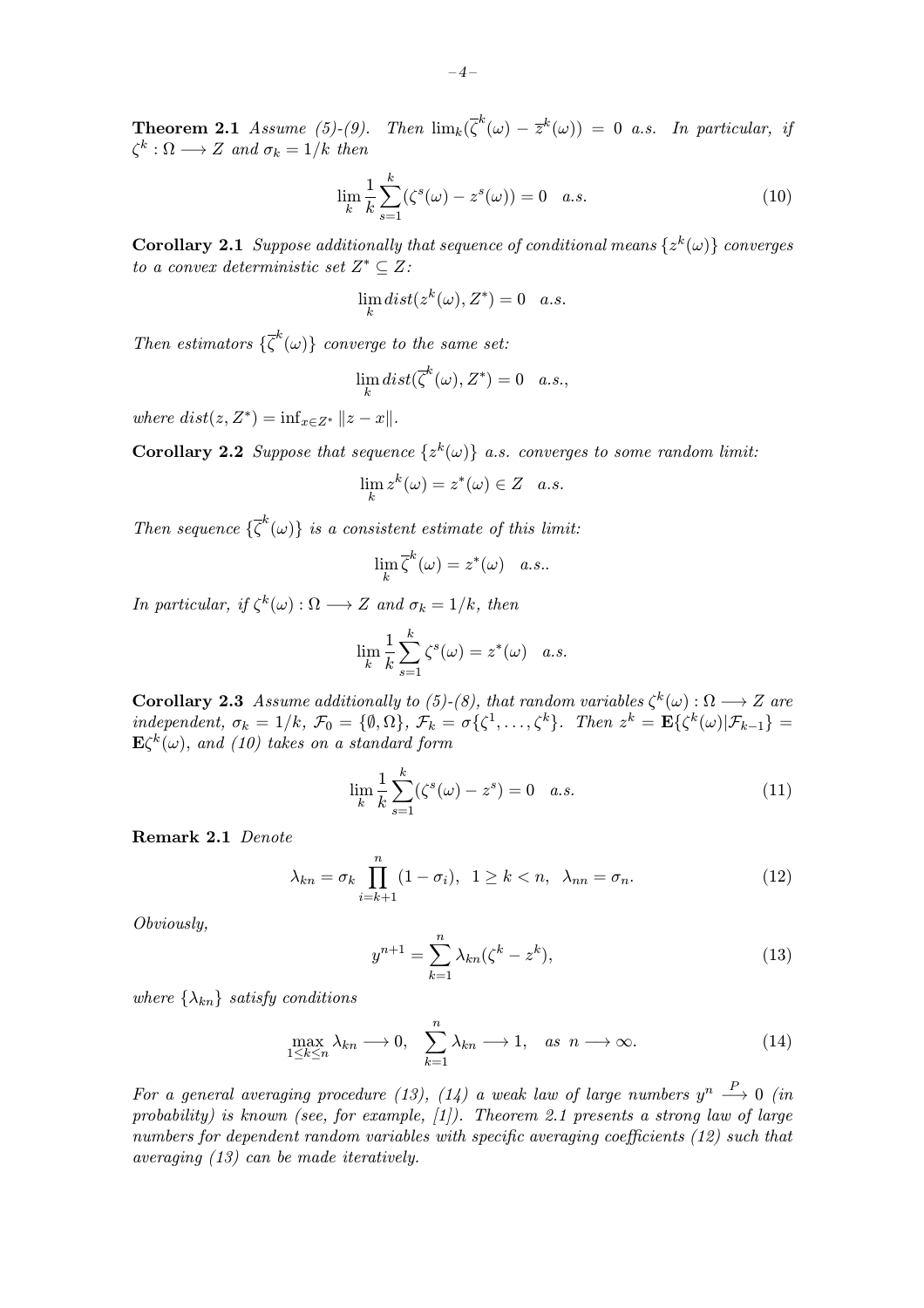**Remark 2.2** The idea of estimators (6) comes from the theory of stochastic quasi-gradient methods  $\beta$ . It was observed  $\beta$ , pp.130, 161 (see also  $\beta$ ), p.177), that the law of large numbers can be interpreted as a stochastic gradient procedure for solving some quadratic STO problem. We can interpret the expression  $(\overline{\zeta}^k(\omega) - \zeta^k(\omega))$  in (6) as a gradient (in z) of the function

$$
f(z,\zeta^k(\omega)) = \frac{1}{2}||z-\zeta^k(\omega)||^2 - \frac{1}{2}\mathbf{E}(\zeta^k(\omega))^2,
$$

at  $z = \overline{\zeta}^k(\omega)$ . Let us consider

$$
F_k(z) = \mathbf{E}f(z, \zeta^k(\omega)) = \frac{1}{2} ||z - \mathbf{E}\zeta^k||^2 - \frac{1}{2} (\mathbf{E}\zeta^k)^2,
$$
 (15)

which achieves its minimum at  $z = \mathbf{E} \zeta^k$ . So procedure (6) can be viewed as an attempt to minimize function  $F_k(z)$  (15) by STO procedure (6) with the projection on a convex set Z.

Next theorem shows how to track mean values  $z^k(\omega) = \mathbf{E}\{\zeta^k(\omega)|\mathcal{F}_{k-1}\}\,$  if they do not converge to any limit. Results of this kind are required for constraint Monte Carlo optimization (see [3, 6, 10] and examples 3.4, 3.5).

Instead of (9) assume that for some  $\epsilon, 0 < \epsilon \leq 1$ ,

$$
\mathbf{E} \|\zeta^k - z^k\|^{1+\epsilon} \le C < \infty,\tag{16}
$$

and

$$
\sum_{k=1}^{\infty} \sigma_k^{1+\epsilon} < \infty. \tag{17}
$$

**Theorem 2.2** Assume  $(5) - (8)$ ,  $(16)$ ,  $(17)$ . Then

$$
\lim_{k} (\overline{\zeta}^{k}(\omega) - \overline{z}^{k}(\omega)) = 0 \quad a.s.
$$
\n(18)

Suppose additionally that

$$
\lim_{k} \frac{\|z^{k+1} - z^k\|}{\sigma_k} = 0 \quad a.s.,
$$
\n(19)

then

$$
\lim_{k} (\overline{z}^k - \Pi_Z(z^k) = 0 \quad a.s., \tag{20}
$$

and hence

$$
\lim_{k} (\overline{\zeta}^{k}(\omega) - \Pi_{Z}(z^{k}(\omega))) = 0 \quad a.s.
$$
\n(21)

Thus if  $z^k(\omega) \in Z$  then estimator  $\overline{\zeta}^k$  a.s. tracks a moving mean  $z^k$  as  $k \longrightarrow \infty$ .

The proof of Theorem 2.2 rests on Theorem 2.1 and the following general statement. Let  $v_k \geq 0, \sigma_k \geq 0, \gamma_k, w_k, k \geq 1$ , be random variables. Suppose that each of the following conditions is fulfilled with probability 1:

$$
v_{k+1} \le v_k - \sigma_k w_k + \gamma_k, \quad k \ge 1; \tag{22}
$$

$$
\lim_{k} \sigma_k = 0, \quad \sum_{k=1}^{\infty} \sigma_k = +\infty; \tag{23}
$$

$$
v_1 + \sum_{k=1}^{\infty} \gamma_k < +\infty. \tag{24}
$$

If  $\liminf_{s} v_{k_s} > 0$ , then  $\liminf_{s} w_{k_s} > 0$ ; (25)

If 
$$
\limsup_{s} v_{k_s} < \infty
$$
, then  $\limsup_{s} |w_{k_s}| < \infty$ . (26)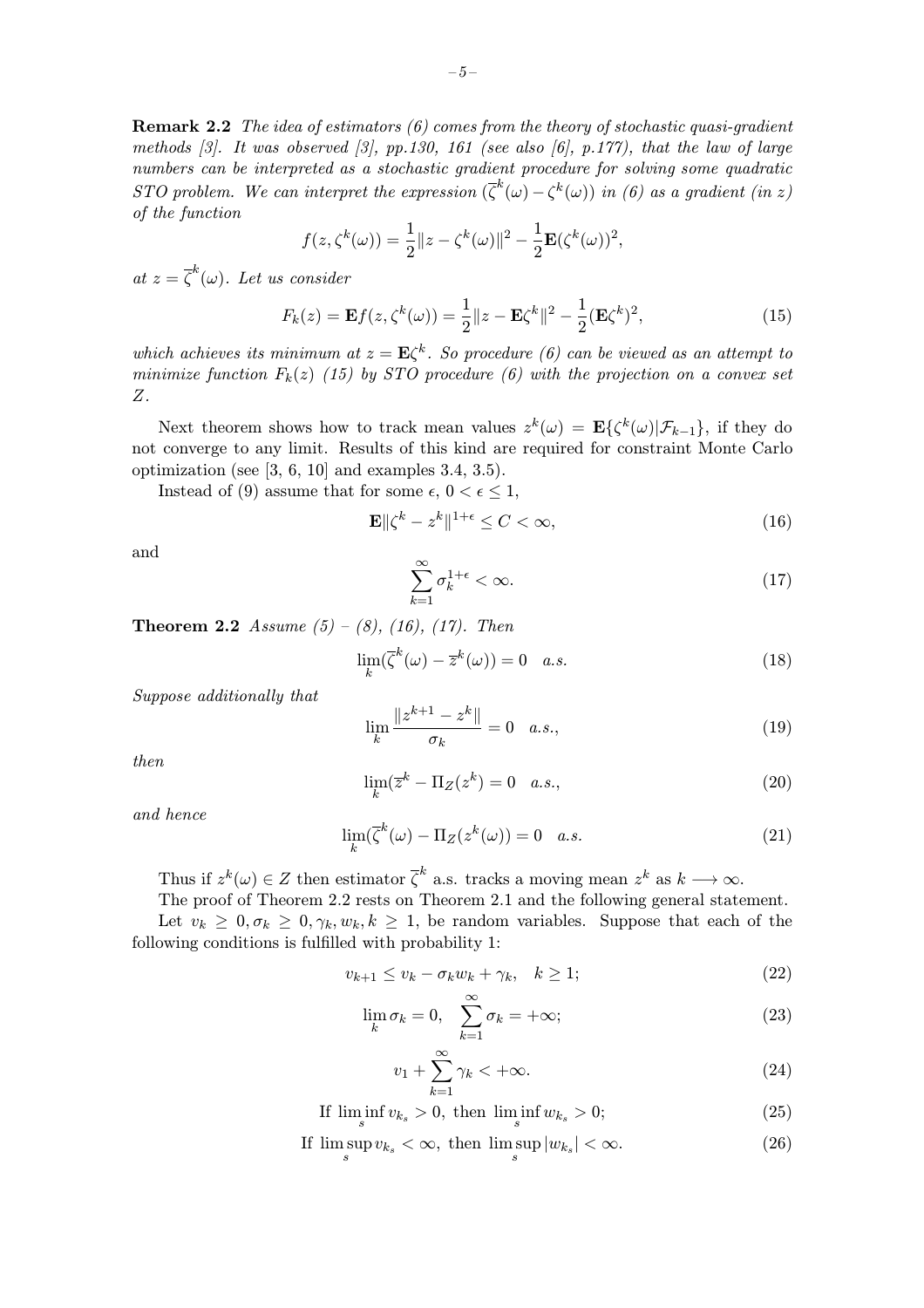**Theorem 2.3** If conditions (22)-(26) are fulfilled a.s., then  $\lim_k v_k = 0$  with probability 1.

Conditions (22)-(26) can be viewed as a stochastic version of the second Lyapunov's method generalizing related results from  $[2, 3, 8, 11, 12, 16, 18]$ . The essential new feature is that the estimates  $w_k$  of "derivatives" of the corresponding Lyapunov function are not necessary nonnegative. It is important for various applications. The proof of Theorem 2.3 requires essentially new approaches. The requirement (23) is standard for iterative stochastic procedures; (24) usually follows from convergence of some martingale or quasimartingale. For example, let  $\gamma_k = a_k + b_k$ , where  $\{a_k\}$  generates an a.s. convergent martingale with respect to some flow of nondecreasing  $\sigma$ -algebras  $\mathcal{F}_k$ ;  $b_k \geq 0$ , and

$$
\mathbf{E}v_1+\sum_{k=1}^{\infty}\mathbf{E}b_k<+\infty.
$$

Then (24) is fulfilled. Conditions (25), (26) relate values  $v_k$  and  $w_k$  and are easily checked for concrete situations.

#### 3 Applications

Example 3.1 Concurrent estimation in Monte Carlo optimization. Consider the minimization of function (1), where  $f(\cdot, \theta)$  is a convex function, X is a convex compact set in  $\mathbb{R}^n$ . There is a number of iterative stochastic optimization procedures generating a sequence  $x^k \longrightarrow X^*$  a.s.,  $F(x^k) \longrightarrow F^*$  a.s. on the basis of independent samples  $\{\theta^s\}$ of  $\theta$ . But these methods, as a rule, do not comprise construction of estimates for  $F^*$ . A natural way to produce such estimates is to construct a sequence

$$
y^k = \frac{1}{k} \sum_{s=1}^k f(x^s, \theta^s), \quad k = 1, 2, \dots,
$$

concurrently with the minimization sequence  $x^k$ . Denote  $\zeta^k = f(x^k, \theta^k)$  and introduce  $\sigma$ algebra  $\mathcal{F}_k = \sigma\{x^1, \theta^1, x^2, \ldots, x^k, \theta^k\} \subset \Sigma$ , generated by random variables  $\{x^1, \theta^1, x^1, \ldots, x^k, \theta^k\}$ . Obviously,  $\zeta^k$  is measurable with respect to  $\mathcal{F}_k$  and  $\mathbf{E}\{\zeta^k|\mathcal{F}_{k-1}\} = F(x^k) \longrightarrow F^*$  a.s. If  $|f(x, \theta)|$  is majorized for any  $x \in X$  by an integrable function  $C(\theta)$ ,  $\mathbf{E}C^{1+\epsilon}(\omega) < \infty$ ,  $0 < \epsilon \leq 1$ , then  $y^k \longrightarrow F^*$  a.s. according to Corollary 2.1.

Another important problem is the estimation of gradients  $\nabla F(x^k) \longrightarrow 0$  on the basis of observations  $\nabla f(x^k, \theta^k)$  to evaluate closeness of  $x^k$  to  $X^* = \{x | \nabla F(x) = 0\}$ . If  $\nabla f(\cdot, \theta)$  is a lipschitzian mapping with integrable in  $(1 + \epsilon)$ -power Lipschitz constant and  $x^k \longrightarrow X^*$ , then likewise

$$
g^k = \frac{1}{k} \sum_{s=1}^k \nabla f(x^s, \theta^s) \longrightarrow 0 \ \ a.s.
$$

Example 3.2 Adaptive Monte Carlo method ( see [12, 17, 19, 20]). Suppose that a real random variable  $\xi(x)$  depending on a parameter  $x \in X \subset \mathbb{R}^n$  has a common mean  $\mathbf{E}\xi(x) = m^*$ , which is to be estimated. Let us denote the variance function  $F(x) =$  $\mathbf{E}(\xi(x)-m^*)^2$  with gradient  $\nabla F(x)=2\mathbf{E}\xi(x)\nabla \xi(x)$  and estimate  $m^*$  adaptively changing parameter x towards minimal values of  $F(x)$ :

$$
m^k = m^{k-1} + \frac{1}{k}(\xi^k - m^{k-1}), \quad m^0 = 0, \quad k = 1, 2, \dots,
$$

where  $\{\xi^k\}$  are independent observations of  $\{\xi(x^k)\}\$ ,  $\{x^k\}$  is a sequence minimizing  $F(x)$ over X. Then by Corollary 2.1 estimates  $\{m^k\}$  a.s. converge to  $m^*$ .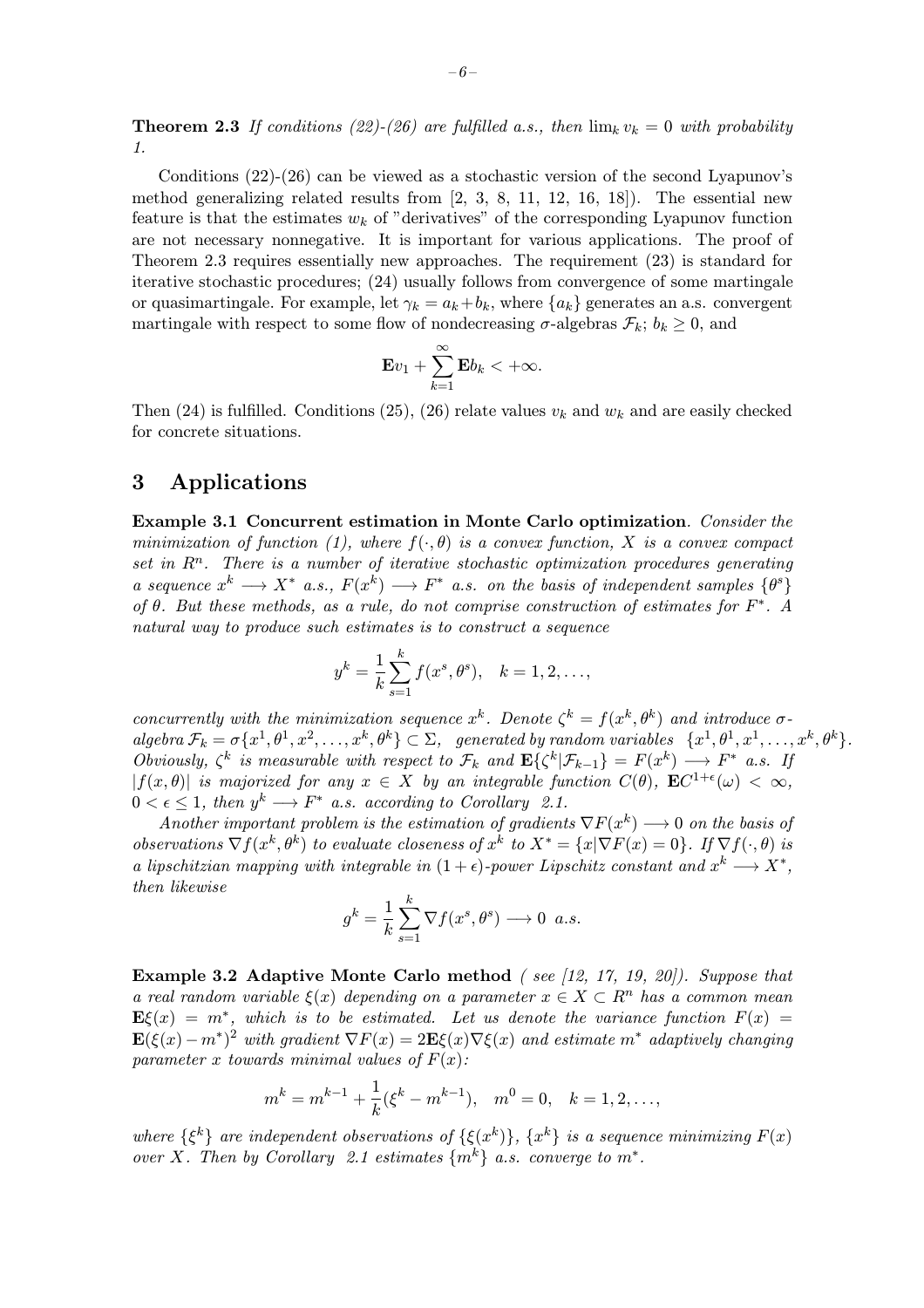Example 3.3 Estimation of subsets in a stochastic branch and bound method. In the stochastic branch and bound method [14] a sequence of sets  $X^k(\omega) \subset X^{k-1}(\omega)$  is constructed, and one has to estimate the lower bound value  $L(\cdot)$  on the limit set  $X^* =$  $\lim_k X^k(\omega)$ , using independent observations of random variables  $\xi(X^k)$  such that  $\mathbf{E}\xi(X^k) =$  $L(X^k)$ . For this purpose in [14] the following estimate is used:

$$
L_k(X^k) = \frac{1}{k} \sum_{s=1}^k \xi(X^k) \longrightarrow L(X^*).
$$

**Example 3.4 Averaging of gradients**. Let us come back to optimization of  $(1)$ . Assume for simplicity that random function  $f(\cdot, \theta)$  is continuously differentiable,  $|f(x, \theta)| <$  $C(\theta)$  and  $\|\nabla f(x, \theta)\| \leq C(\theta)$  for  $x \in X$ ,  $\mathbf{E}C^{1+\epsilon}(\theta) < \infty$ ,  $0 < \epsilon \leq 1$ . A method of averaged stochastic gradients (see, for example, [3, 6, 10]) generates a sequence  $x^k \in X$  as follows:  $x^1 \in X$ ,  $y^1 = 0$ .

$$
x^{k+1} = \Pi_X(x^k - \rho_k z^k),
$$
  
\n
$$
z^{k+1} = z^k - \sigma_k (z^k - \xi^k),
$$
  
\n
$$
\xi^k = \nabla f(x^k, \theta^k), \quad k = 1, 2, ...,
$$

where  $\Pi_X$  is a projection operator on the set X,  $\{\theta^k\}$  are independent observations of  $\theta$ , nonnegative numbers  $\sigma_k$  satisfy (8) with  $\epsilon = 1$ , and

$$
\rho_k \ge 0
$$
,  $\sum_{k=1}^{\infty} \rho_k = +\infty$ ,  $\sum_{k=1}^{\infty} \rho_k^2 < \infty$ ,  $\lim_{k} \frac{\rho_k}{\sigma_k} = 0$ .

Then by Theorem 2.2 estimates  $z^k$  of gradients  $\nabla F(z^k)$  are asymptotically consistent:

$$
\lim_{k} (z^k - \nabla F(x^k)) = 0 \quad a.s.
$$

without an assumption on convergence of  $x^k$ . It shows that the method of averaged stochastic gradients for large k practically operates as a deterministic gradient method, what explains its convergence a.s.

Example 3.5 Minimization of risk functions. In practice a given decision  $x \in R^n$ may result in different outcomes  $g(x, \omega) \in R^m$  which are affected by "uncertainty"  $\omega$ ("environment", "state of nature", exogenous factors and etc.). The expected utility is an evaluation (for some utility function  $u(\cdot)$ )

$$
U(x) = \int u(g(x,\omega)) \mathbf{P}(d\omega),
$$

which is linear with respect to the probability measure  $P$ . This is an essential limitation for the applicability of  $U(x)$  to problems where variances of  $g(x, \omega)$  and other moments may significantly affect the results of decisions  $x$ . The risk functions which are used in applications (for example, the classical Markowitz model, some models based on stochastic dominance, ratios of conditional expectations and others) often have the following form:

$$
R(x) = \int r(x, g(x, \omega), \omega) \mathbf{P}(d\omega),
$$

which is not linear in **P**. The calculation of function  $r(\cdot, \cdot, \cdot)$  requires the evaluation of the expectation, i.e. in general functions r, R are not known explicitly. Assume that  $r(x, z, \omega)$ is calculated exactly for a given  $(x, z, \omega)$  and consider the sequence

$$
\overline{u}(k+1)=\overline{u}(k)+\sigma_k(g(x^k,\omega^k)-\overline{u}(k)),\ \ \overline{u}(1)=0,\ \ k=1,2,\ldots,
$$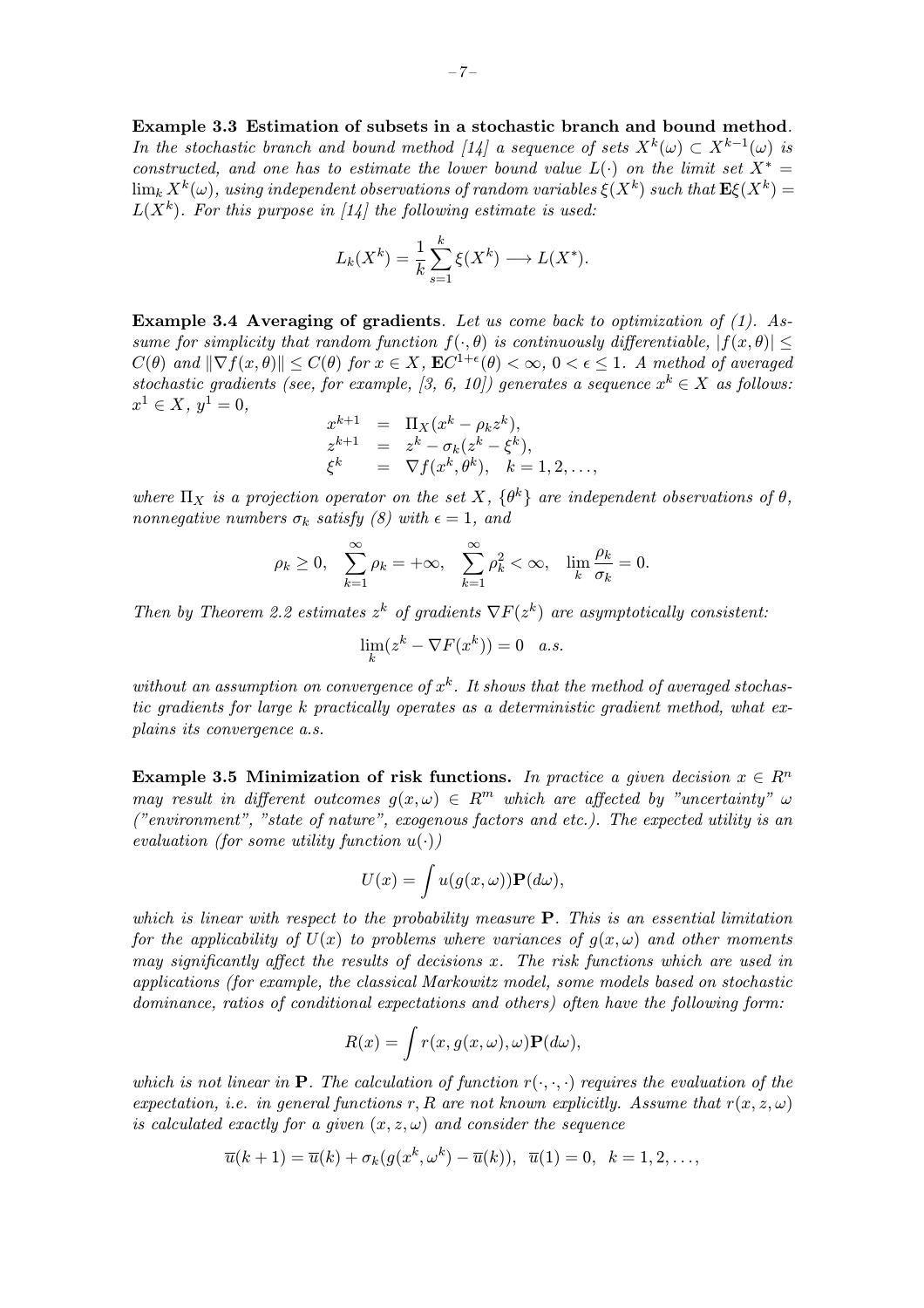where  $x^k$  is a current approximate minimizer of  $R(x)$ ,  $\omega^k$  are independent samples of  $\omega$ and  $\sigma_k$  satisfy (8). Assume that  $x^k$  is generated by a stochastic optimization procedure with step sizes  $\rho_k$ ,  $||x^{k+1} - x^k|| \leq \rho_k Const$ . If  $\lim_k \rho_k/\sigma_k = 0$ , then from Theorem 2.2 follows that  $\|\overline{u}(k) - \mathbf{E}g(x^k, \omega)\| \longrightarrow 0$  for  $k \longrightarrow \infty$ . Therefore,  $r(x^k, \overline{u}(k), \omega^k)$  can be used

as an estimate of  $r(x^k, Eg(x^k, \omega), \omega^k)$  in the design of stochastic optimization procedures for the risk functions.

#### 4 Proofs

**Proof of Theorem** 2.1. Consider (Lyapunov) function  $v(z) = ||z||^{1+\epsilon}$ ,  $z \in R^n$ ,  $0 < \epsilon \leq 1$ . Its gradient  $\nabla v(z) = (1 + \epsilon) ||z||^{\epsilon - 1} z$  satisfies Hölder condition:

$$
\|\nabla v(y) - \nabla v(z)\| \le (1+\epsilon) \|y - z\|^{\epsilon}.
$$

So for any  $y$ , z the following inequality holds (see [16]):

$$
v(y) \le v(z) - \langle \nabla v(z), z - y \rangle + ||z - y||^{1 + \epsilon}, \tag{27}
$$

where  $\|\cdot\|$ ,  $\langle \cdot, \cdot \rangle$  denotes Euclidian norm and inner product in  $R^n$ . Denote

$$
\eta^{k}(\omega) = \zeta^{k}(\omega) - z^{k}(\omega),
$$
  

$$
y^{k} = \overline{\zeta}^{k}(\omega) - \overline{z}^{k}(\omega).
$$

Obviously,  $\mathbf{E}\{\eta^k|\mathcal{F}_{k-1}\}=0$ . By contraction property of the projection operator we have

$$
||y^{k+1}|| = ||\Pi_Z(\overline{\zeta}^k - \sigma_k(\overline{\zeta}^k - \zeta^k)) - \Pi_Z(\overline{z}^k - \sigma_k(\overline{z}^k - z^k))||
$$
  
\n
$$
\leq ||(\overline{\zeta}^k - \sigma_k(\overline{\zeta}^k - \zeta^k)) - (\overline{z}^k - \sigma_k(\overline{z}^k - z^k))||
$$
  
\n
$$
= ||y^k - \sigma_k(y^k - \eta^k)||. \tag{28}
$$

From (28) and (27) it follows:

$$
v(y^{k+1}) \leq v(y^k) - (1+\epsilon)\sigma_k \|y^k\|^{(\epsilon-1)} \langle y^k, y^k - \eta^k \rangle
$$
  
\n
$$
+ \sigma_k^{1+\epsilon} \|y^k - \eta^k\|^{1+\epsilon}
$$
  
\n
$$
\leq v(y^k) - (1+\epsilon)\sigma_k v(y^k) + (1+\epsilon)\sigma_k \|y^k\|^{(\epsilon-1)} \langle y^k, \eta^k \rangle
$$
  
\n
$$
+ 2^{\epsilon} \sigma_k^{1+\epsilon} (\|y^k\|^{1+\epsilon} + \| \eta^k\|^{1+\epsilon})
$$
  
\n
$$
= v(y^k) - (1+\epsilon)\sigma_k (1 - \frac{2^{\epsilon}}{1+\epsilon} \sigma_k^{\epsilon}) v(y^k)
$$
  
\n
$$
+ (1+\epsilon)\sigma_k \|y^k\|^{(\epsilon-1)} \langle y^k, \eta^k \rangle + 2^{\epsilon} \sigma_k^{1+\epsilon} \| \eta^k \|^{1+\epsilon}
$$
  
\n
$$
\leq v(y^k) - (1+\epsilon)\sigma_k (1 - \sigma_k^{\epsilon}) v(y^k)
$$
  
\n
$$
+ (1+\epsilon)\sigma_k \|y^k\|^{(\epsilon-1)} \langle y^k, \eta^k \rangle + 2^{\epsilon} \sigma_k^{1+\epsilon} \| \eta^k \|^{1+\epsilon}
$$
  
\n(29)

Denote

$$
v_k = v(y^k) \ge 0,
$$
  
\n
$$
w_k = (1 + \epsilon)(1 - \sigma_k^{\epsilon})v(y^k) \ge 0,
$$
  
\n
$$
\chi_k = (1 + \epsilon)\sigma_k ||y^k||^{\epsilon - 1} \langle y^k, \eta^k \rangle,
$$
  
\n
$$
\gamma_k = 2^{\epsilon} \sigma_k^{1 + \epsilon} ||\eta^k||^{1 + \epsilon} \ge 0.
$$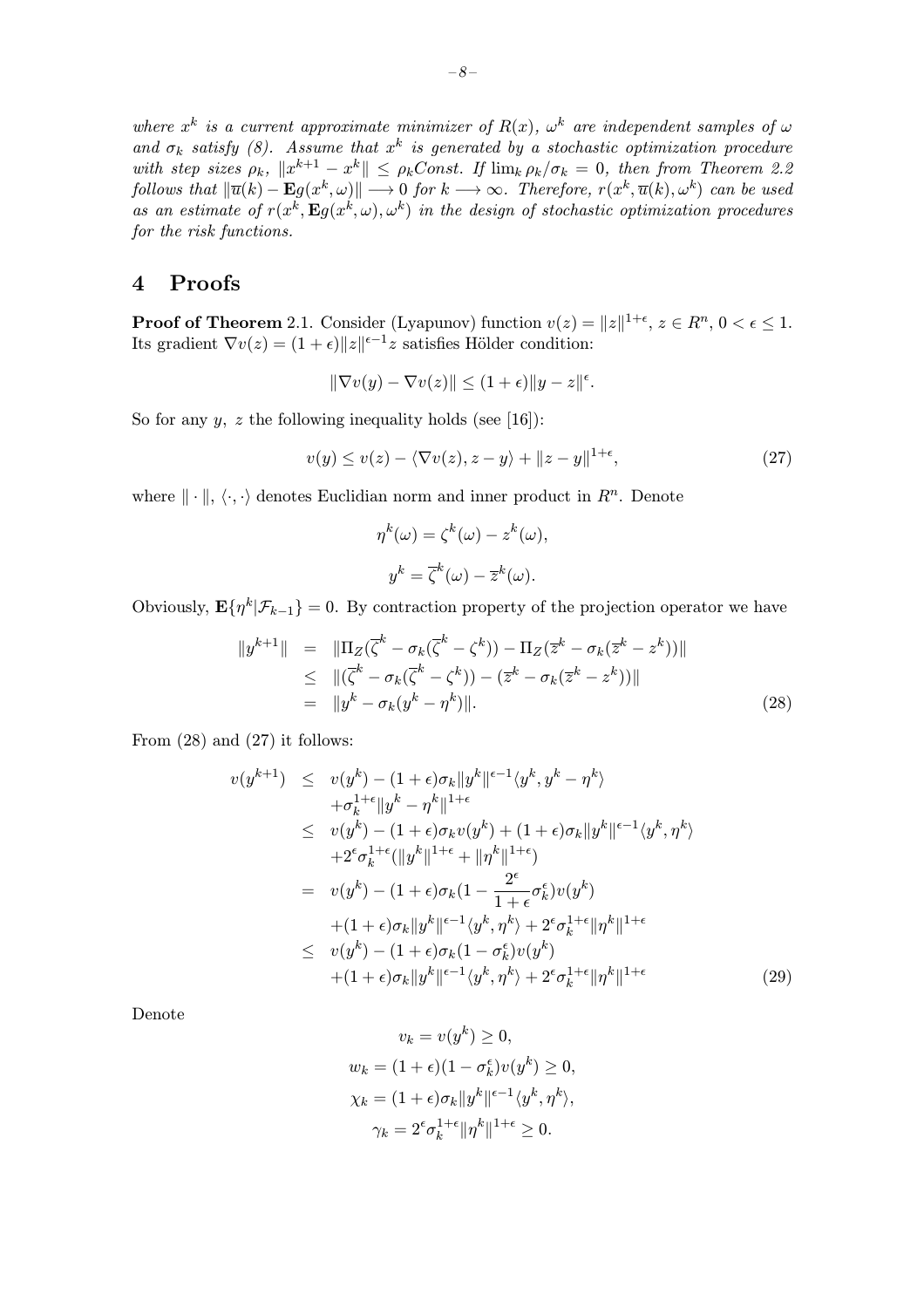Now inequalities (29) can be rewritten in the following form:

$$
v_{k+1} \le v_k - \sigma_k w_k + \chi_k + \gamma_k. \tag{30}
$$

Obviously,  $\mathbf{E}\{\chi_k|\mathcal{F}_{k-1}\}=0$  and from (9) we have

$$
\sum_{k=1}^{\infty} \mathbf{E}\gamma_k = 2^{\epsilon} \sum_{k=1}^{\infty} \mathbf{E}\sigma_k^{1+\epsilon} \|\eta^k\|^{1+\epsilon} < \infty.
$$
 (31)

Taking conditional expectation from both sides of (30) we obtain

$$
\mathbf{E}\{v_{k+1}|\mathcal{F}'_k\} \le v_k - \sigma_k w_k + \gamma_k \le v_k + \gamma_k. \tag{32}
$$

Convergence of nonnegative random sequences  $\{v_k\}$ , satisfying (32) with  $w_k \ge 0$  and (31) was studied in [2, 18]. From these results it follows that almost sure there exists a limit  $(\lim_k v_k)$  and almost sure  $\sum_{k=1}^{\infty} \sigma_k w_k < \infty$ . From here, nonnegativity of  $w_k$  and (8) it follows that  $\liminf_k w_k = 0$ . But since  $w_k = (1+\epsilon)(1-\sigma_k^{\epsilon})v_k$ , then almost sure  $\lim_k v_k = 0$ .

**Remark 4.1** In the proof of the convergence in Theorem 2.1 we basically followed  $(18)$ , but instead of quadratic Lyapunov function  $v(x) = ||x||^2$  we used  $v(x) = ||x||^{1+\epsilon}$ ,  $0 < \epsilon \leq 1$ , and inequality  $(27)$  from [16].

Proof of Theorem 2.2. Statement (21) is a consequence of (18) and (20). Condition (9) follows from (16), (17), so the statement (18) follows from Theorem 2.1. Let us deduce (20) from (8) and (19) by using second Lyapunov's method in the form of Theorem 2.3 with function  $v(z) = ||z||^{1+\epsilon}$ . By property of the projection operator we have

$$
\begin{aligned} \|\overline{z}^{k+1} - \Pi_Z(z^{k+1})\| &\leq \|\overline{z}^k - \sigma_k(\overline{z}^k - z^k) - z^{k+1}\| \\ &= \|\overline{z}^k - z^k - \sigma_k(\overline{z}^k - z^k) - (z^{k+1} - z^k)\|. \end{aligned} \tag{33}
$$

For  $y = \overline{z}^k - z^k - \sigma_k(\overline{z}^k - z^k) - (z^{k+1} - z^k)$  and  $z = \overline{z}^k - z^k$  from (27) and (33) it follows:  $k+1$   $\sigma$  ( $k+1$ )  $1+\epsilon$   $\sigma$   $k+1$ 

$$
\|\overline{z}^{k+1} - \Pi_Z(z^{k+1})\|^{1+\epsilon} \leq \|\overline{z}^k - z^k\|^{1+\epsilon} \n- (1+\epsilon) \|\overline{z}^k - z^k\|^{|\epsilon-1} \langle \overline{z}^k - z^k, \sigma_k(\overline{z}^k - z^k) + (z^{k+1} - z^k) \rangle \n+ \|\sigma_k(\overline{z}^k - z^k) + z^{k+1} - z^k\|^{1+\epsilon} \n\leq \|\overline{z}^k - z^k\|^{1+\epsilon} - (1+\epsilon) \|\overline{z}^k - z^k\|^{|\epsilon+1} \sigma_k \n+ (1+\epsilon) \|\overline{z}^k - z^k\|^{|\epsilon|} |z^{k+1} - z^k| \n+ 2^{\epsilon} (\sigma_k^{1+\epsilon} \|\overline{z}^k - z^k\|^{1+\epsilon} + \|z^{k+1} - z^k\|^{1+\epsilon}) \n\leq \|\overline{z}^k - z^k\|^{1+\epsilon} \n- \sigma_k (1+\epsilon) \|\overline{z}^k - z^k\|^{|\epsilon|} ((1-\sigma_k^{\epsilon}) \|\overline{z}^k - z^k\| - \|z^{k+1} - z^k\| / \sigma_k) \n+ 2^{\epsilon} \|z^{k+1} - z^k\|^{1+\epsilon}.
$$
\n(34)

Let us introduce notations

$$
v_k = \|\overline{z}^k - z^k\|^{1+\epsilon},
$$

$$
w_k = (1+\epsilon) \|\overline{z}^k - z^k\|^{\epsilon} ((1-\sigma_k^{\epsilon}) \|\overline{z}^k - z^k\| - \|z^{k+1} - z^k\| / \sigma_k)
$$
  

$$
= (1+\epsilon) v_k^{\frac{\epsilon}{1+\epsilon}} ((1-\sigma_k^{\epsilon}) v_k^{\frac{1}{1+\epsilon}} - \|z^{k+1} - z^k\| / \sigma_k),
$$
  

$$
\gamma_k = 2^{\epsilon} \|z^{k+1} - z^k\|^{1+\epsilon}.
$$
 (35)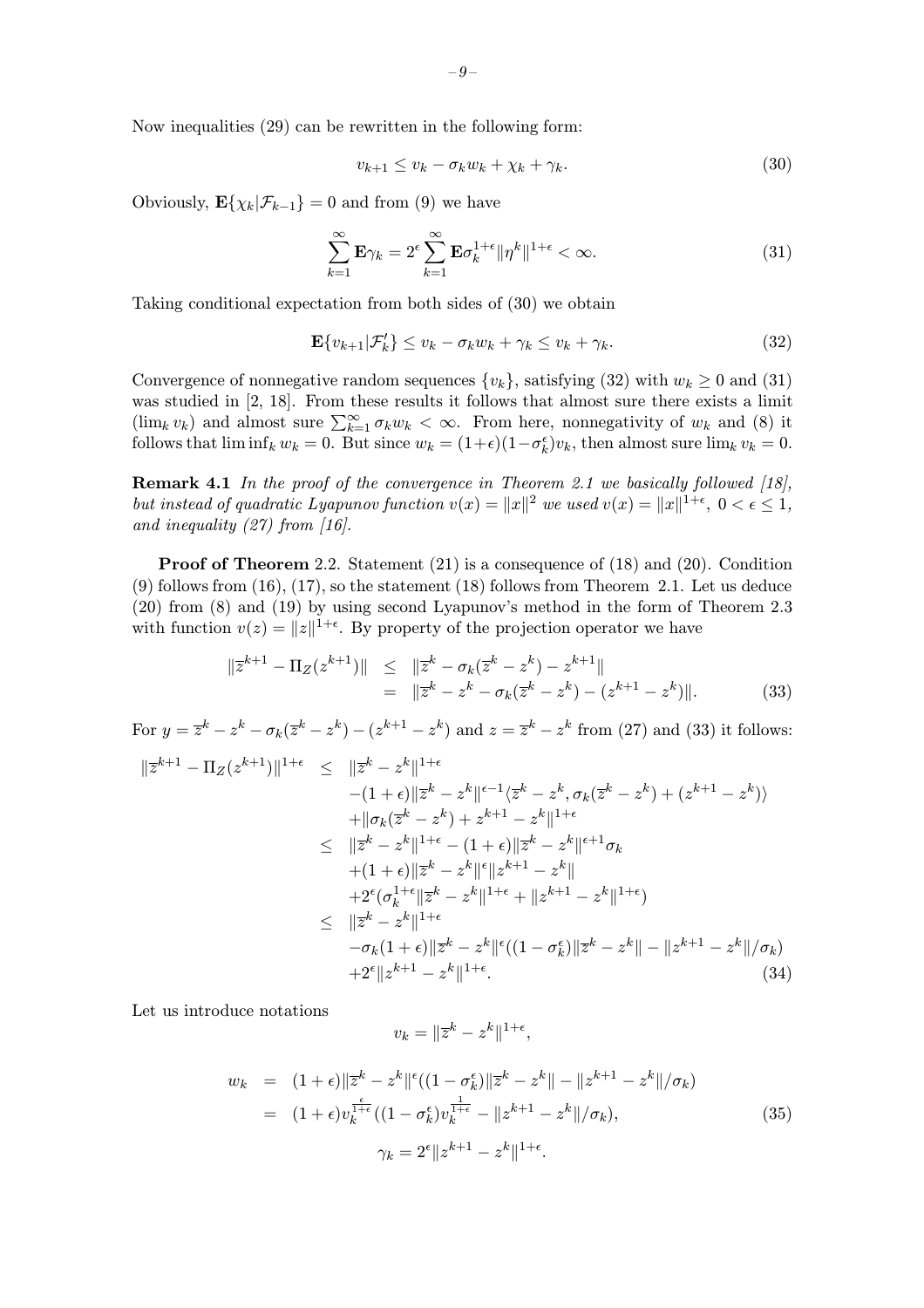Then (34) takes on the form:

$$
v_{k+1} \le v_k - \sigma_k w_k + \gamma_k. \tag{36}
$$

By conditions (19) and (17)

$$
\sum_{k=1}^{\infty} \gamma_k < \infty \quad \text{a.s.} \tag{37}
$$

From (36) – (37) it follows that sequences  $v_k$ ,  $w_k$ ,  $\gamma_k$  satisfy conditions (22)–(26). By Theorem 2.3

$$
\lim_{k} v_k = 0 \text{ a.s.} \Box \tag{38}
$$

Proof of Theorem 2.3. The proof involves general ideas of arguing from the contradiction which are typical for the convergence analysis of nonmonotone optimization procedures [3, 15]. Let  $\Omega'$  denotes a set of those  $\omega \in \Omega$  that all conditions (22)-(26) are fulfilled simultaneously,  $\mathbf{P}(\Omega') = 1$ . Fix some  $\omega \in \Omega'$ . Let us show that  $\liminf_k v_k(\omega) = 0$ . Suppose the opposite, i.e. that  $\liminf_k v_k > 0$ . Then from (25) it follows that  $\liminf_k w_k > 0$ , i.e. for all  $k \geq k'$  and some  $\epsilon > 0$  we have  $w_k \geq \epsilon > 0$ . From (22) for  $k \geq k'$  it follows that

$$
v_{k+1} \leq v_k - \sigma_k \epsilon + \gamma_k.
$$

Summing up these inequalities from  $k'$  to m:

$$
0 \le v_{m+1} \le v_{k'} - \epsilon \sum_{k=k'}^{m} \sigma_k + \sum_{k=k'}^{m} \gamma_k \longrightarrow -\infty \quad m \longrightarrow \infty,
$$

we obtain a contradiction for m large enough, hence  $\liminf_k v_k(\omega) = 0$ .

Now let us show that  $\limsup_k v_k(\omega) = 0$ . Suppose the opposite, i.e. that  $\limsup_k v_k(\omega) >$ 0. Choose numbers A and B such that

$$
0 < A < B < \limsup_{k} v_k(\omega).
$$

Obviously, there exist indices  $n_s = n_s(\omega)$  and  $m_s = m_s(\omega)$ ,  $s = 1, 2, \ldots$ , such that

$$
v_{n_s} \le A < v_k \le B < v_{m_s}, \ \ n_s < k < m_s. \tag{39}
$$

Since  $\limsup_{s} v_{n_s} \leq A < \infty$ , then by (26)  $\limsup_{s} |w_{n_s}| < \infty$ , i.e. for all sufficiently large  $s \geq S$  and some D,  $|w_{n_s}| < D$ . From (22), (39), (24) it follows that

$$
0 \leq v_{n_s+1} - v_{n_s} \leq -\sigma_{n_s} w_{n_s} + \gamma_{n_s}
$$
  

$$
\leq \sigma_{n_s} D + \gamma_{n_s} \longrightarrow 0. \quad s \longrightarrow \infty.
$$

Hence,

$$
\lim_{s} v_{n_s} = \lim_{s} v_{n_s+1} = A.
$$
\n(40)

Let us sum up both sides of inequalities (22) over k from  $n_s + 1$  to  $m_s - 1$ :

$$
v_{m_s} \le v_{n_s+1} - \sum_{k=n_s+1}^{m_s-1} \sigma_k w_k + \sum_{k=n_s+1}^{m_s-1} \gamma_k,
$$
\n(41)

and show that

$$
\liminf_{s} \sum_{k=n_s+1}^{m_s-1} \sigma_k w_k \ge 0.
$$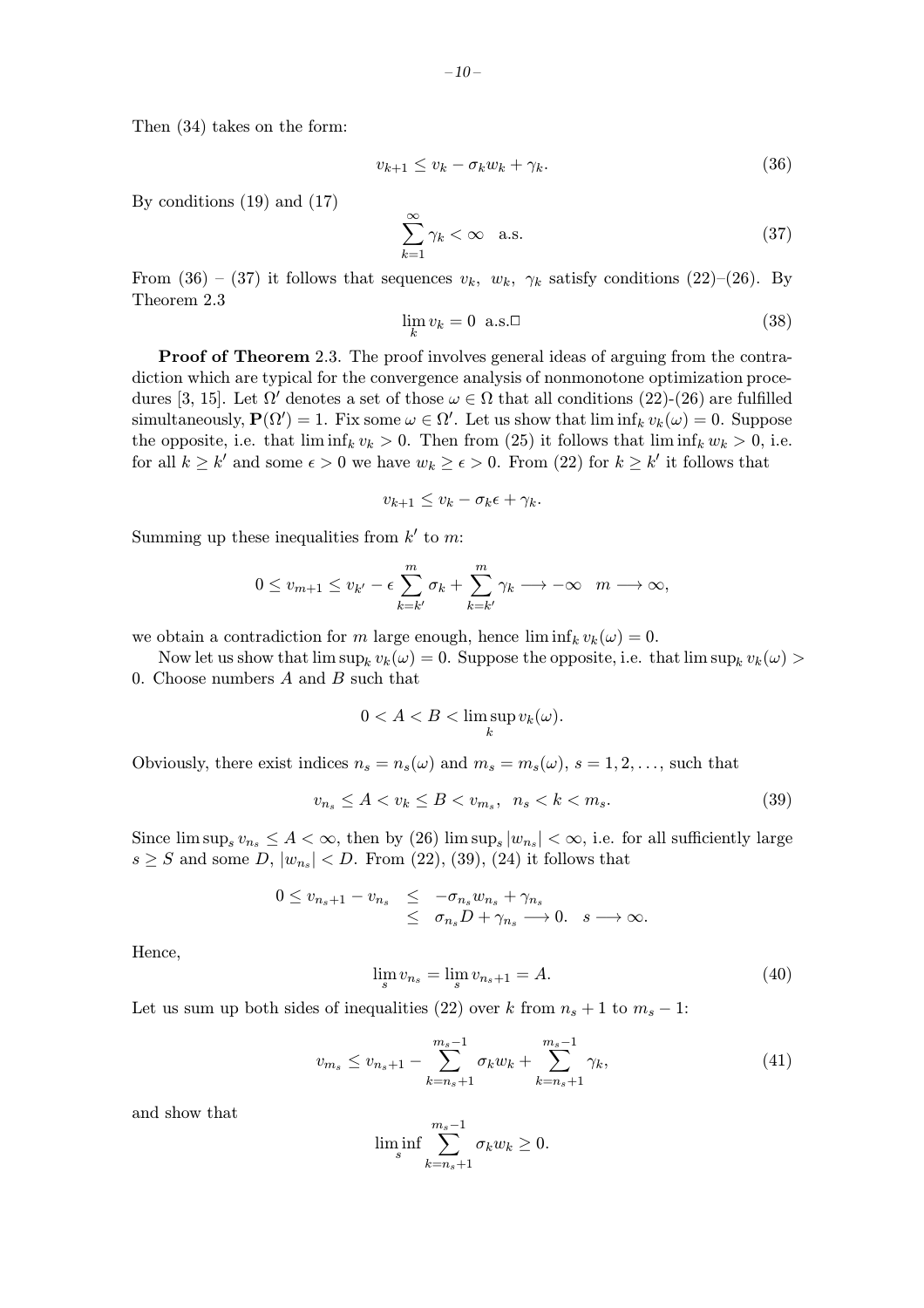Let  $w_{k_s} = \min_{n_s \leq k \leq m_s} w_k$ . Since  $\liminf_s v_{k_s} \geq A > 0$ , then by (25)  $\liminf_s w_{k_s} > 0$ , and

$$
\liminf_{s} \sum_{k=n_s+1}^{m_s-1} \sigma_k w_k \ge \liminf_{s} \left(w_{k_s} \sum_{k=n_s+1}^{m_s-1} \sigma_k\right) \ge 0.
$$

Coming in  $(41)$  to the limit in s, we obtain by  $(39)$ ,  $(40)$ ,  $(24)$  a contradiction

$$
B \le v_{m_s} \le \limsup_s v_{n_s+1} - \liminf_s \sum_{k=n_s+1}^{m_s-1} \sigma_k w_k + \limsup_s \sum_{k=n_s+1}^{m_s-1} \gamma_k \le A,
$$

i.e.  $\limsup_k v_k(\omega) = 0. \ \Box.$ 

#### References

- [1] Borovkov A.A. (1986), Theory of Probabilities, Second ed., Nauka, Moscow.
- [2] Ermoliev Yu.M. (1969), On the method of generalized stochastic gradients and stochastic quasi-Fejer sequences, Kibernetika, 1969, N 2, pp. 73-84 (in Russian, English translation in Cybernetics, 1969, Vol. 5, N 2, pp. 208-220).
- [3] Ermoliev Yu.M. (1976), Methods of Stochastic Programming, Nauka, Moscow. (In Russian).
- [4] Ermolieva T. (1997), The Design of Optimal Insurance Decisions in the Presence of Catastrophic Risks, Interim Report IR-97-068, Int. Inst. for Appl. Syst. Analysis, Laxenburg, Austria. (In Internet http://www.iiasa.ac.at/Publications/).
- [5] Ermoliev Yu.M., Ermolieva T.Yu. and Norkin V.I. (1997), Spatial Stochastic Model for Optimization Capacity of Insurance Networks Under Dependent Catastrophic Risks: Numerical Experiments, Interim Report IR-97-028, Int. Inst. for Appl. Syst. Analysis, Laxenburg, Austria. (In Internet http://www.iiasa.ac.at/Publications/).
- [6] Ermoliev Yu.M. and Wets R.J-B. (Eds.) (1987), Numerical Techniques for Stochastic Optimization, Springer, Berlin.
- [7] Gihman I.I. and Skorohod A.V. (1971), Theory of random processes, Vol. 1, Nauka, Moscow (In Russian).
- [8] Katkovnik V.J. (1976), Linear estimates and stochastic optimization problems, Moscow, Nauka, 1976.
- [9] Loève M  $(1960)$ . Probability Theory. 2nd ed.  $-$  D. Van Nostrand Company Inc., Princeton, 1960.
- [10] Mikhalevich V.S., Gupal A.M. and Norkin V.I. (1987), Methods of nonconvex optimization, Nauka, Moscow.
- [11] Nakonechnyi A.N. (1990), Probabilistic generalization of the second Lyapunov's method, Doklady Akademii Nauk Ukrainian SSR, Ser. A (Proceeding of the Ukrainian Academy of Sciences), No. 2, pp. 18-19.
- [12] Nakonechnyi A.N. (1995), Stochastic gradient processes: a review of a convergence theory using second Lyapunov's method, Kibernetika i sistemnyi analiz, 1995, N 1, pp.46-62. (In Russian, English translation in Cybernetics and System analysis, Vol. 27, No.1).